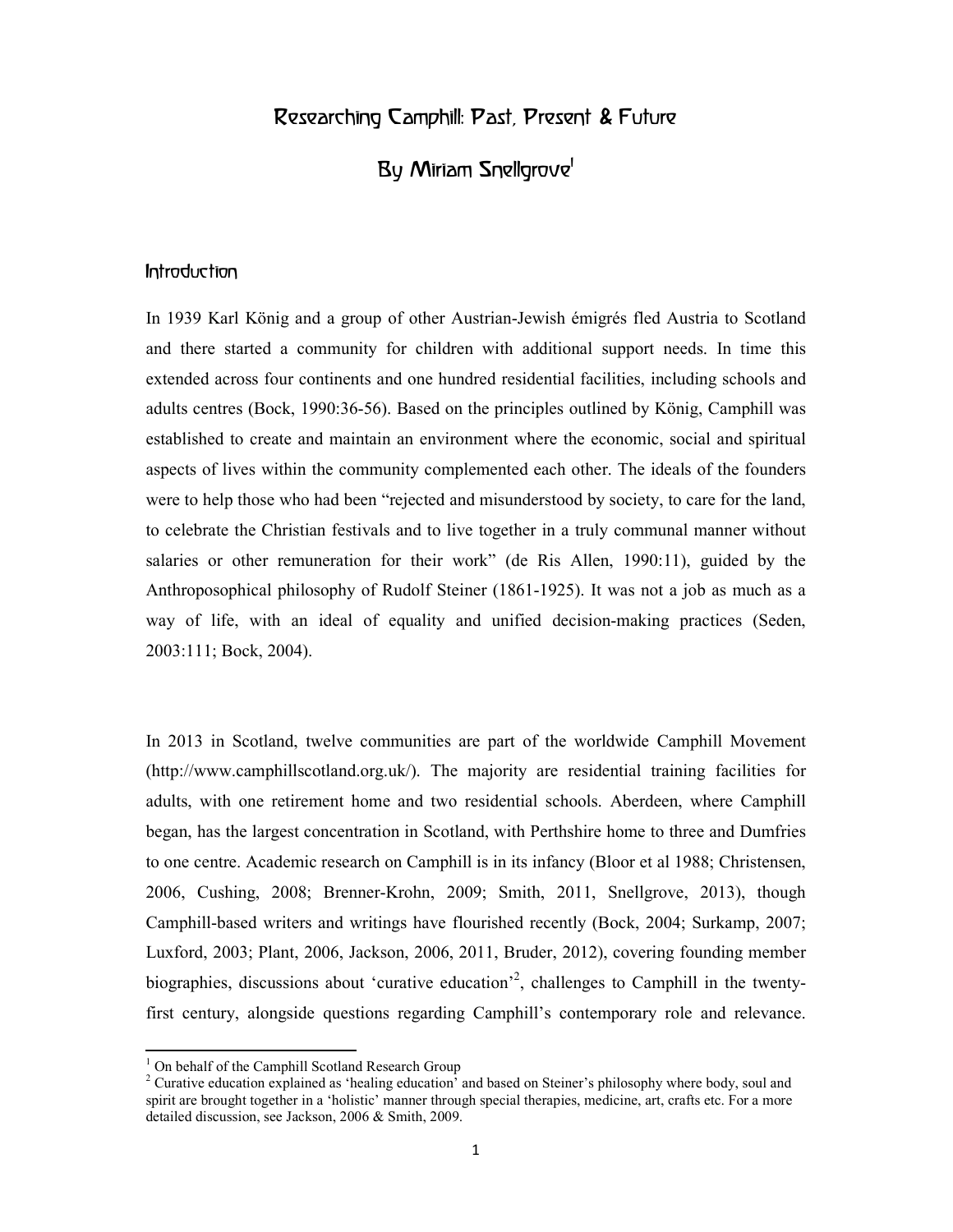Camphill has a seventy year history and distinctive language, philosophies and 'alternative' outlook and at times these practices seem umbilically linked to the very word Camphill, which transcends the specific sites as a global Movement, yet simultaneously is embedded within the locations called Camphill. The implication is that one Camphill place represents the whole, a sort of community of communities. Exploring this oscillation between key ideas of a communally-determined history and how such a history is lived, re-imagined and constructed in the present is the aim of this research review, alongside exploring the challenge and social reality of being a Camphill in the twenty-first century and the different identity-claims such a name imposes on the people working and living in Camphill-labelled places.

This review does a number of things. It starts with an analysis of important Camphill people and exploring Camphills past through diaries, archives, and other documentary sources. Documentary approaches (in all their variety), dominates the field engaged with research on and with Camphill places and people (Müller-Wiedemann, 1990; Bock, 2004; Surkamp, 2007; Selg, 2008; Brenner-Krohn, 2009; Costa, 2011). The review then goes on to explore Camphill research from within the field of community studies, as Camphill is conceptually linked to ideas about the construction, formation and maintenance of community as intentional and therapeutic life sharing practices (Bloor et al, 1988; Kennard, 1998; McKanan, 2011; Bruder, 2012; Plant 2006, 2011, 2013;). Alongside this, other research has explored Camphill from the perspective of the everyday and its importance in shaping and creating a Camphill identity, whether focussing on everyday spirituality, educational practices within Camphill places, or the importance of the social and cultural life to the maintenance of Camphill life (Cushing, 2008; Snellgrove, 2013; Swinton & Falconer, 2011; Luxford & Luxford, 2003; Jackson, 2006).

The majority of studies discussed in this review research Camphill using a variety of qualitative approaches: interviews, documentary analysis, action research, ethnography and focus groups to name a few. This is predominantly due to the suitability of qualitative methods to access often challenging and difficult populations within Camphill settings, whilst also enabling engagement with a variety of viewpoints, which quantitative approaches often preclude. That is not to say that quantitative approaches are not useful, however they face the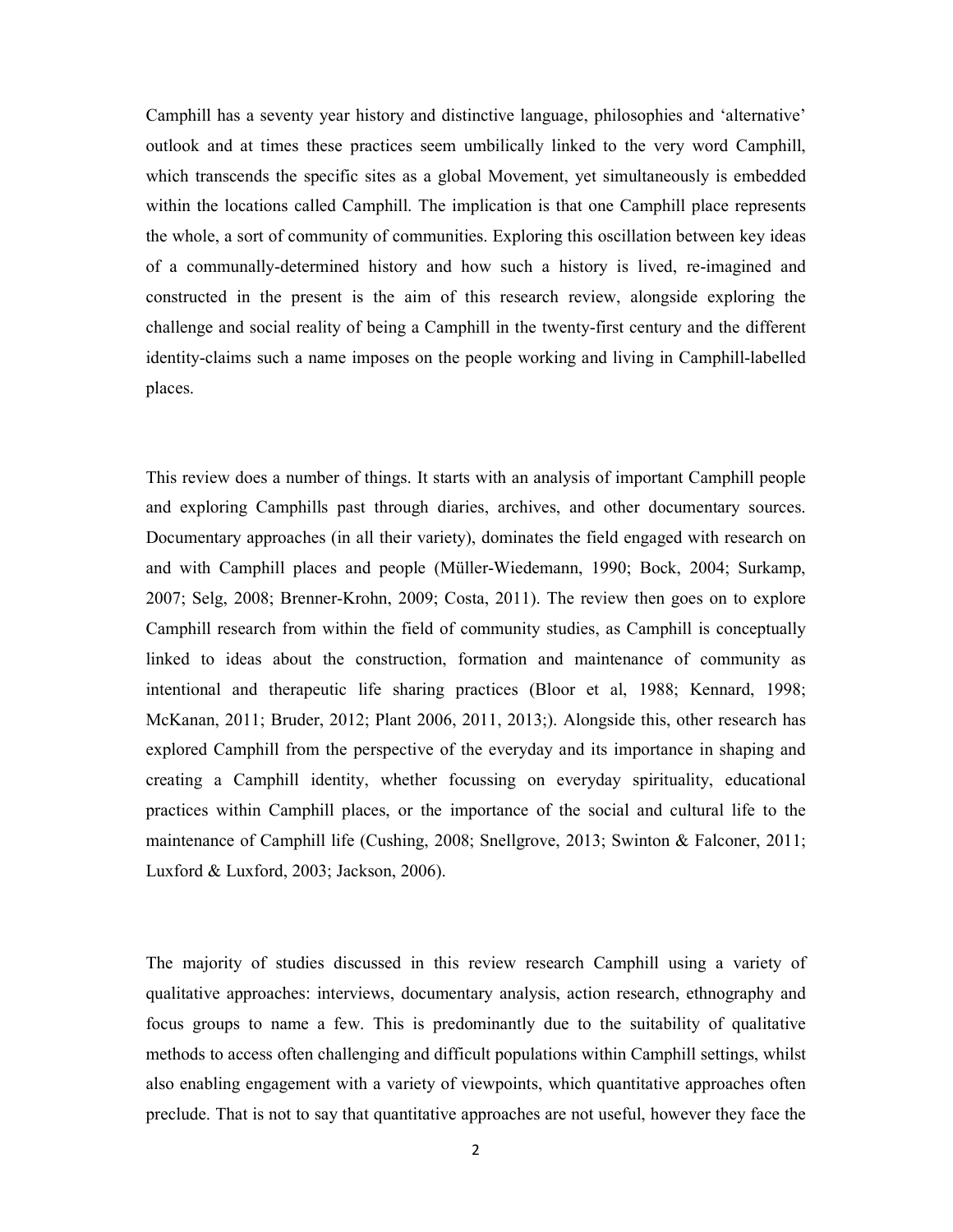challenge of trying to engage with non-verbal and non-survey literate populations, alongside the wider issues of poor take up and general resistance to the generalizability of questionnaires (Baron, 2011; Lyons, 2013; Plant, 2006). As a result this review does not only evaluate research conducted (both academic and lay) on Camphill, but it also highlights gaps in current research and suggests areas for future research engagement and development.

#### Historical & Biographical Approaches

Historical and biographical approaches is the largest and growing area of documentary research into Camphill principles and practices. Since the publication of Müller-Wiedemann's (1994) biography on Karl König, a growing body of work has been written and almost exclusively published by Floris Books Edinburgh, arguably the largest publisher of Camphill literature in the world. This research is primarily engaged with providing accounts of the founding and post-founding generation of Camphillers (Müller-Wiedemann, 1990; Bock, 2004; Surkamp, 2007; Selg, 2008). These biographies are written in flowing and lyrical prose and conceal the early difficulties of starting Camphill behind phrases like 'this was my task' and often 'such is the challenge of the twentieth century.' Critical discussion of the presented biographies is noticeably absent, yet close readings reveal that building a life together during the second world war was often fraught and painful (Müller-Wiedemann, 1990). That said, the enduring romance of the past survives quite simply because the past can be retold in ways that serves the writer's purpose (Young, 1993).

The focus on biography has extended to the relatively recent opening of the Karl König archive in Aberdeen, the same building that houses König's study. Within the archive the collected letters and writings of König are assembled into yearly and sometimes twice yearly publications, again by Floris Books. At present there are twelve published volumes of the writings of König, from Camphill thoughts and diary fragments (König, 2008), to his own biographical writing on people such as Helen Keller, Sigmund Freud and Charles Darwin (König, 2011). König wrote mostly in German so various translators are involved in this ongoing project. Equally difficult for the compilers is the fact that König requested his diaries to be burnt upon his death. This request was duly carried out by Anke Weihs (a co-founder of Camphill) and so much of König's writings are lost. Anke's decision to burn the diaries is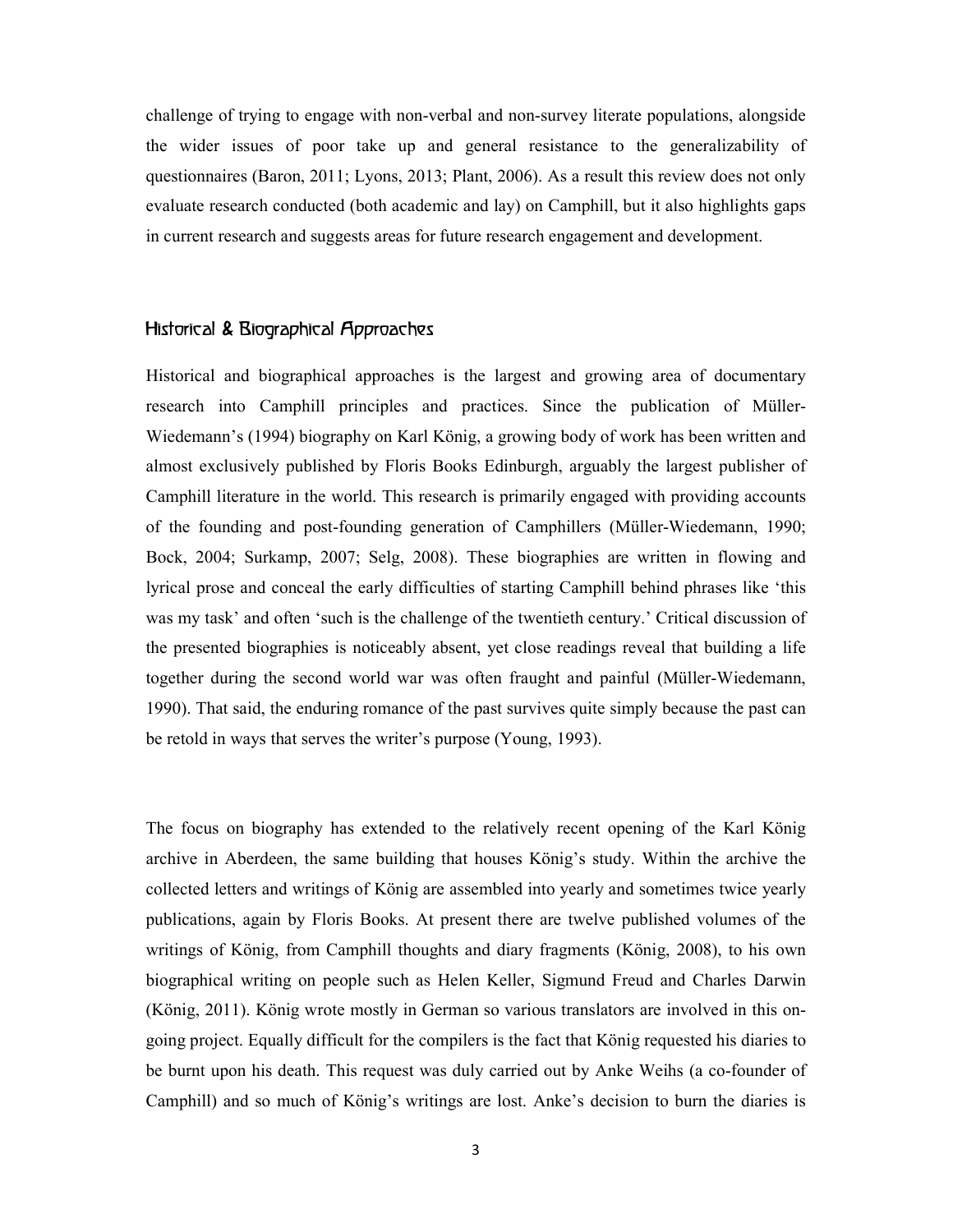hotly contested as being 'true to König's wishes' and a 'great loss for us all' (Snellgrove, 2013: 33/34). The publishing of König's diaries and past lectures is currently the most prolific area of writing related to Camphill, however these publications are descriptive and offer very little by way of analytical commentary on the writings within.

Costa (2011) and Brennan-Krohn (2009) have attempted to unpack and critically explore the beginnings of Camphill through analysis of letters and diaries and to highlight to the reader the challenges and issues that early Camphill faced. Their aim is to destabilise the rhetoric that presents Camphill's beginnings as seamless and unified and today's Camphill places as fragmented and disintegrating. This is an important point, as much of the documentary research carried out on Camphill is written largely for an internal audience of Camphill people who are interested in and often work in Camphill places. The focus on the history of Camphill and the biographies of founding generations are important in establishing and reaffirming the particular social context that Camphill came out of, as well as situating such 'people knowledge' as an important element of contemporary Camphill identity. Much of these biographical and historical discussions focus on the individual within wider collective and communal processes of community building. Indeed the early history of Camphill is directly connected with the attempts to build and sustain 'a brotherhood of man<sup>3</sup> understood as living and working together in a shared community. The following section explores research that looks at Camphill in connection to the contested concept of community.

#### Community Studies

 $\overline{a}$ 

Since Camphill began in 1939, the word community has often been attached to it, with many places called Camphill Communities and people within Camphill referring to themselves as 'living in community.' However within academic (and arguably Camphill) contexts the word community means many things to many people. It can evocatively invoke romantic images of rural perfection where people's ties to land, place and identity are clear and unproblematic viewed through the sentimental lens of static social life with enduring appeal (Crow  $\&$  Allan, 1994). This is akin to the early theorists on community most notably Tönnies (1957) with his

<sup>&</sup>lt;sup>3</sup> Gendered phrase, which historically did include women and children, not just men.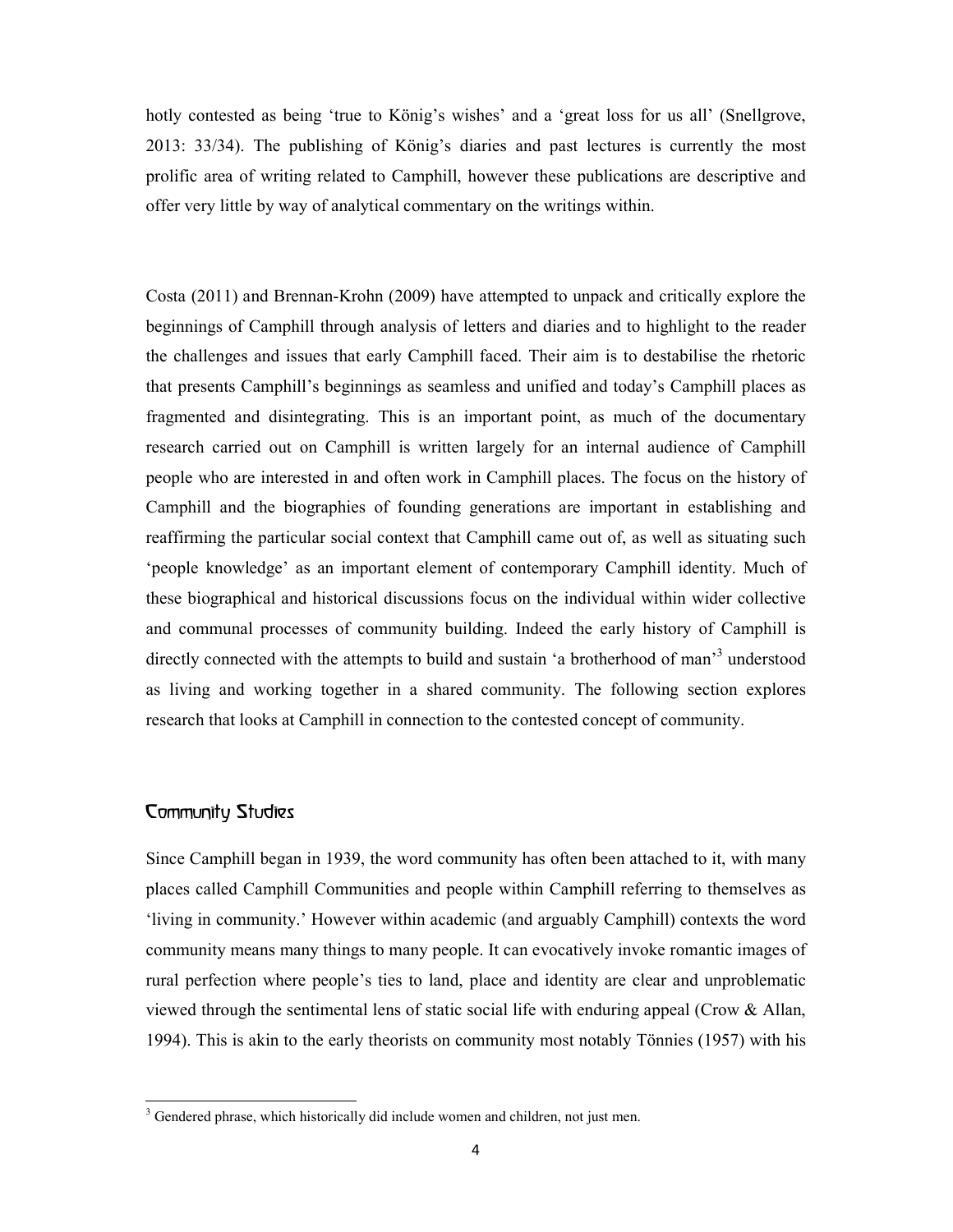views on community as 'real and organic' (1957: 33) and strongly bound to place and the social groups attached to that place. As Warner & Lunt (1941 in Brunt 2001: 80) articulate:

[Community is] located in a given territory which they partly transform for the purpose of maintaining the physical and social life of the group, and all the individual members of these groups have social relations directly or indirectly with each other.

This 'iron link' (Brunt, 2001:89) between community and place can be expanded to cover more ephemeral connections (Mason 2008) dependent on social contact and the symbolic cultural categories of the daily life within community which binds people together in 'common purpose'. Research by (Snellgrove, 2008) argued that community within Camphill settings is used in particular ways, most noticeably around ideas of 'common purpose' and 'common goals.' Theoretically, notions such as 'common goals/purposes' hinges on mutual feelings of solidarity (Crow, 2002) which helps to shape an attachment to specific ideals, certain people and geographical locations. This can best be understood as a material and 'emotional community' where "issues associated with identity, identification, belonging and solidarity can be expressed through this idea of organisation" (Hetherington, 1998: 84, Cohen, 1985, 1982, 1986). Simply put, the rendering of community as connections between people and place, needs to include other cultural markers and networks where people can 'imagine' (Anderson, 1991) a sense of 'communal achievement' and identification.

In contrast to these perspectives, the perceived unchanging nature of community can be viewed as insular and defensive, wary of 'outsiders' and reluctant to embrace modernisation (Barth, 1969). Today the dominant understanding of the term community is usually followed by the proviso of 'slipperiness,' 'too vague and variable' in its definition and applicability (Amit & Rapport, 2002:13), should come with the "health warning that it is a highly contested and polysemic concept" (Neal & Walters, 2008:280) and is 'impossible to define with any precision' (Alleyne, 2002:608). This led Snellgrove (2013) to reject community and instead focus on the everyday as a more useful concept with which to explore Camphill in the  $21<sup>st</sup>$  Century and is discussed later on in this review. This theoretical angst and vagueness aside, community persists as a word and a field of empirical investigation, whilst within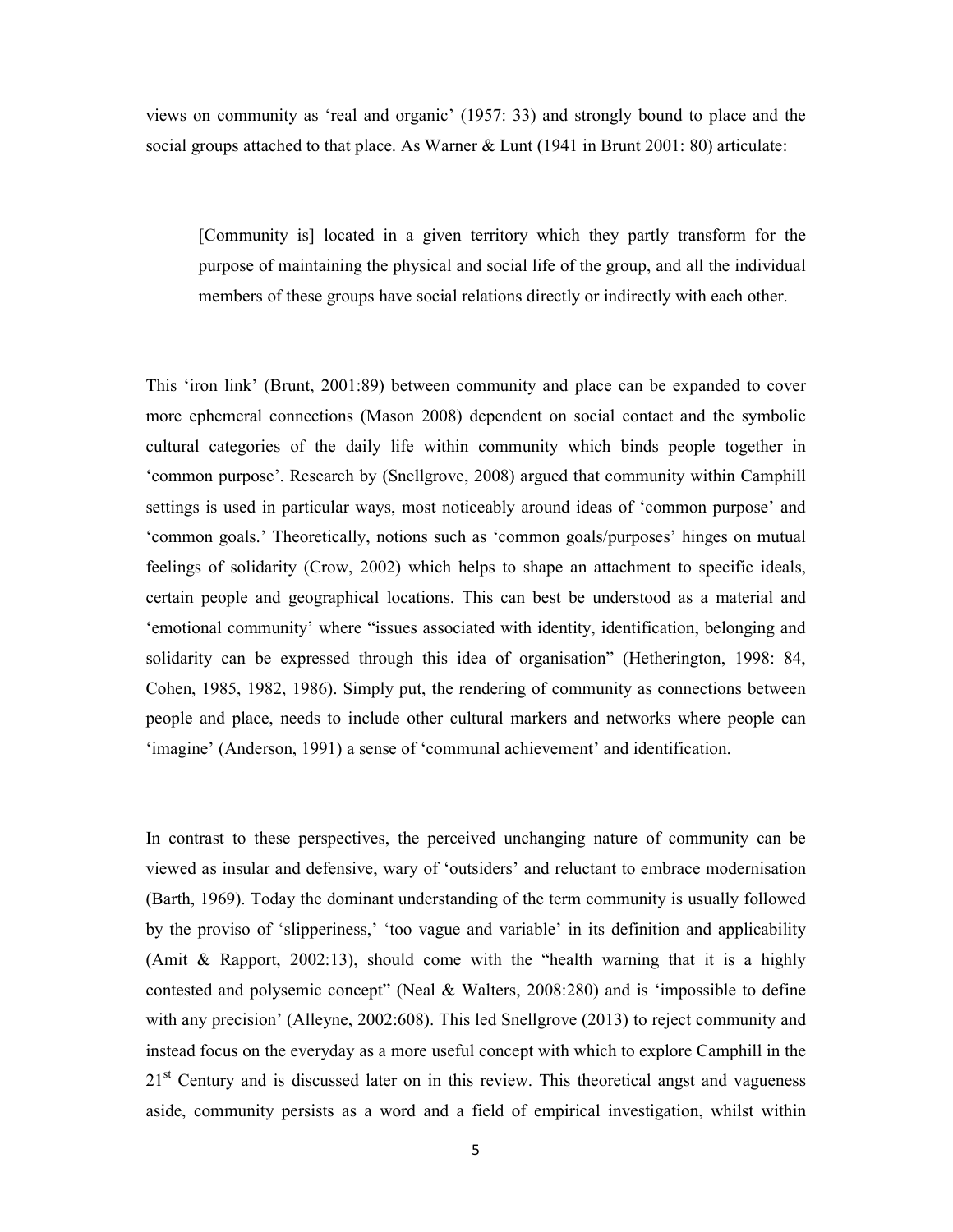Camphill research, community is usually discussed either from a Therapeutic Community standpoint or within an Intentional Community framework.

Within Therapeutic Community work, Camphill is mentioned most strongly in Bloor et al's (1988) research. Here Camphill featured as one of eight empirical sites where the authors conducted ethnographic research on the variety of therapeutic communities, their structure, lifestyle and ethos. Camphill here is explained through Anthroposophy and Steiner's ideas on the evolution and development of the human spirit. Anthroposophy is a complex and esoteric branch of philosophy, but is here discussed as a spiritual science manifested into practical activities and solutions for the daily work with a variety of disabled children (Bloor et al, 1988: 39/46). Subsequent therapeutic community studies mention Camphill briefly in passing and then under the headings 'alternative communities' or 'Christian based communities' (Kennard, 1998: 21). Due to the fact that Camphill does not conform to the traditionally understood concept of therapeutic communities (with their centralising of group discussions to highlight and resolve issues, the necessity of conflict in resolving issues and the Freudian exploration of the unconscious), Camphill has remained a footnote in most therapeutic community work and is mentioned only in passing (Kennard, 1998: 100).

This has led to Camphill being discussed under the heading 'intentional community', though here too Camphill has often occupied a marginal position in intentional community studies (McKanan, 2011: 82). Plant (2013) has written a comprehensive historical account of the development of intentional communities and linked the changing nature of intentional community formation to Camphills own changing structure and practice. Bruder (2012: 23) argues that the most important element of viewing Camphill through the lens of intentional community has been the "aspect of communal living with shared purpose." The 'shared purpose' element of Camphill has been discussed by McKanan (2011) and Christensen (2006) as a focus on the importance of living and working with Anthroposophy. In both these studies Anthroposophy becomes a set of practical as well as ideological approaches to everyday living in Camphill places. Much is made of the idea of 'brotherly living' and also the importance of the Fundamental Social  $Law<sup>4</sup>$  to the maintenance and establishing of

<sup>&</sup>lt;sup>4</sup> One of the pillars of Camphill: the idea that you are not paid a salary but work for the sake of work, and your returns are a 'gift, and an act of love' (König, 1960: 55).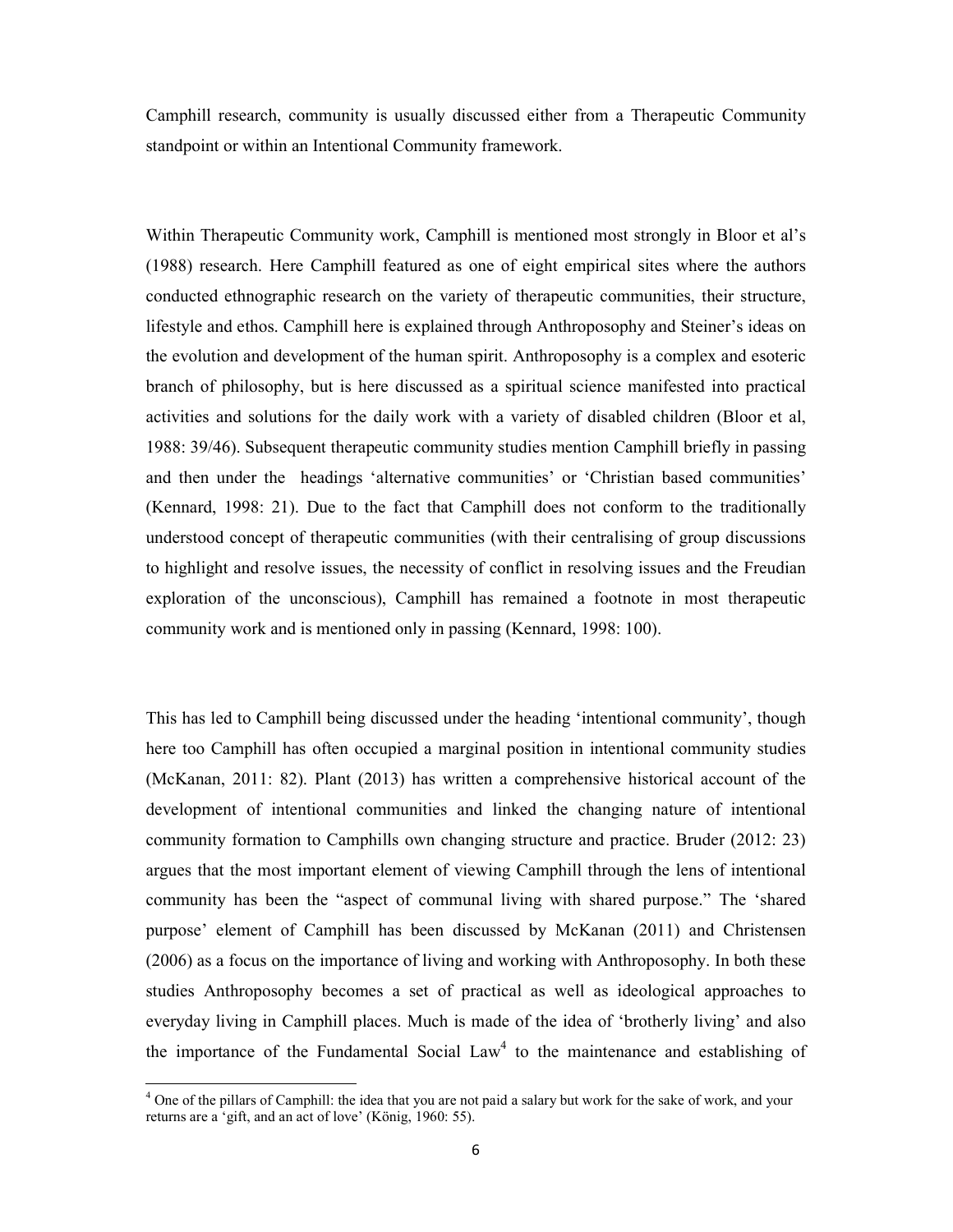Camphill identity. Importantly Christensen points out that the 'ideal' Camphill place does not exist, but is to be continually striven for as Camphill in the  $21<sup>st</sup>$  Century is 'different ideas existing side by side' (Christensen, 2006: 64-65). However many of these 'ideas' can be seen as a resistance to the dominance of disability movement rhetoric centred around increasing choice and consumerism in connection to care. Camphill in contrast is positioned as offering 'equality of results' over 'equal opportunities' where everyone within the community both 'receives and gives' (Christensen, 2006: 69).

This act of giving and receiving has been discussed as a 'middle ground ethos' that seeks to create communities where neighbourliness and a 'cooperative culture' are actively fostered and encouraged (McKanan, 2011: 84). This is done through the importance of everyday practices where much of a Camphill identity becomes evident. As a result, much of the discussion around Camphill and community (whether intentional or therapeutic) ends up moving away from macro level descriptions towards a more micro level approach that deals with explaining Camphill through specific practices and approaches. The following section will now look at research that explores Camphill through a focus on everyday life.

## Everyday Life

Everyday life within Camphill settings is a highly structured affair, with routines, rituals and repetitive practices playing an important and often overlooked role in the shaping of Camphill and its identity. Everyday life within the following research contexts has been written about in both explicit and implicit ways by a variety of people. For some, the everyday life of Camphill is the place where the education and socialisation of the child/adult occurs and where the possibility to practice curative education or social pedagogy is enabled. These writers are primarily engaged with the challenges that doing 'good' practical work with children and adults with a variety of disabilities entails (Jackson, 2006, 2011). Such literature calls on particular notions of self and being and the various ways the child/adult can be socialised into a 'whole' awareness of themselves (Moraine, Hansen & Harrison, 2006; Henderson, 2006; Tanser, 2006; Ehlen, 2006). Such writing is primarily concerned with developing behaviour strategies for children and adults that often come to Camphill with a range of violent, troubling and dysfunctional behaviours. The idea underlying all such behaviour management strategies is the fundamental principle that learning, accepting and conforming to such socialisation principles has the potential to transform residents and pupils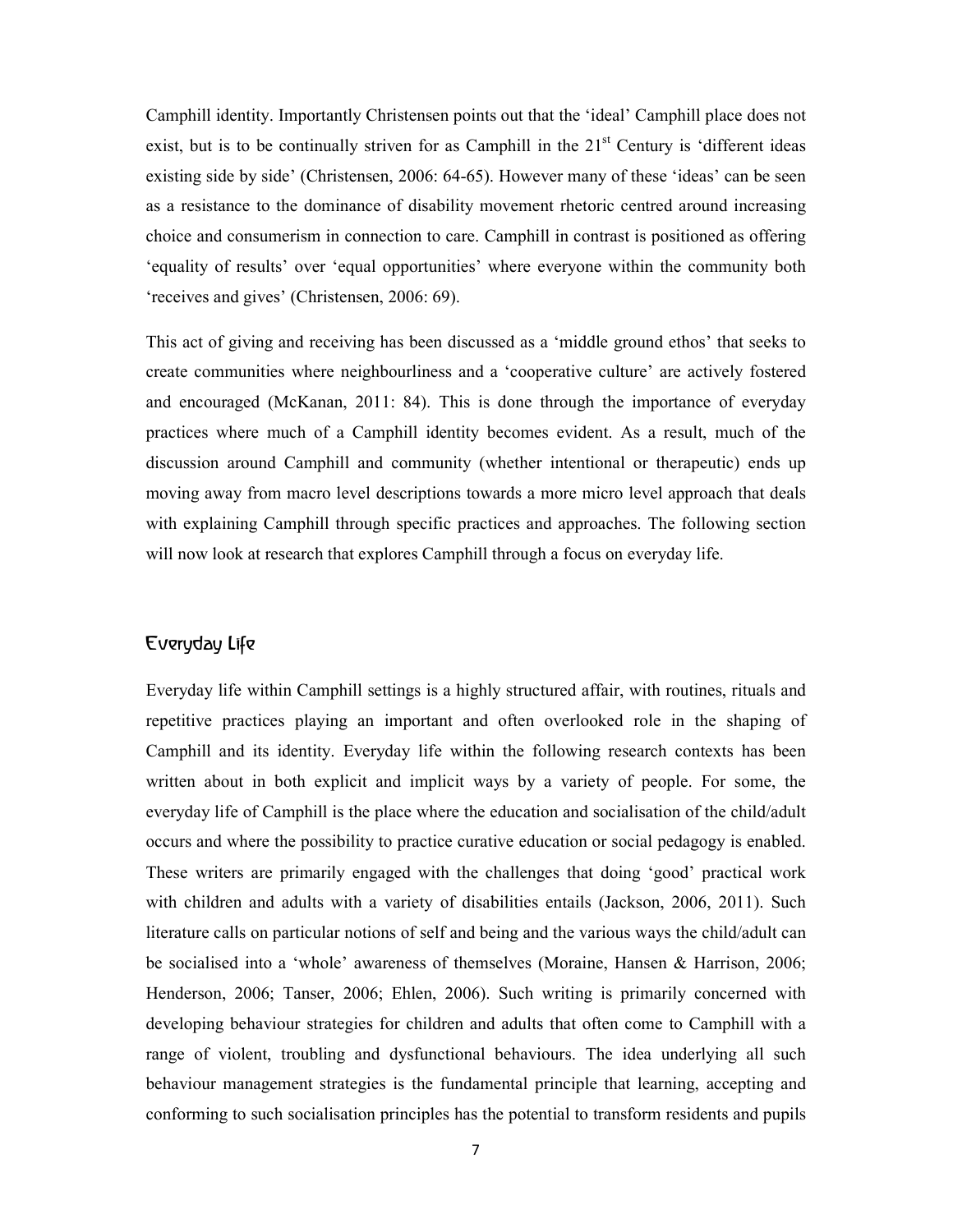into successful functioning people who can live meaningful and worthwhile lives (König, 1994, 2010; Monteux, 2006; Lanyado, 2003; Cameron and Moss, 2011)<sup>5</sup>.

The public presentation given on websites and within brochures for Camphill places is that within these settings the *whole* adult and child is *treated* and becomes part of a meaningful home/school life and will experience and be part of many culturally rich events that are part of the everyday life of the Camphill place (Snellgrove, 2013). The important points to stress here are the issues of holism and treatment. König in his early writings argued that the disabled child contained a whole pure and untouched soul that was not affected by the outer physical and emotional signs of disability and difference (König, 1952, 1994, 2010; Monteux, 2006: 26). The aim of curative education (later Social Pedagogy) was to enable that wholeness to come into being, facilitated by the people who worked with the child and the environment the child inhabited. König described this process as 'becoming truly human', which was as much about developing the surrounding environment to facilitate this aim as well as working with the 'inner life of the child.' Through this work, the whole and complete child could flourish and grow and continue to show 'wonder and awe' for the world around them (König, 1994: 87). The idea of an internal world that can be brought to life through the everyday life of Camphill as well as this work enabling a wholeness to occur has been discussed by Jackson et al (2006) and more recently by Snellgrove (2013).

The important thing to stress here is that the significance and distinctiveness of Camphill is explained through everyday practices. The rituals of morning and evening circles, singing seasonally appropriate songs, attending school and workshops, alongside a variety of festive celebrations – basically the environments people work in, the lives that the children and adults will lead in the Camphill settings are as, if not more powerful than a label of autism for example. Christensen (2006: 78) points out that Camphill's strength and uniqueness lies in its ability to provide meaningful lives for people where Government integration policies would provide choice and isolation. Falconer  $\&$  Swinton (2011) further argue that the everyday life of Camphill facilitates a variety of spiritual experiences and encounters to be fostered and made visible through significant relationships and the working life of the places. Everyday

<sup>&</sup>lt;sup>5</sup> See Smith (2009) for mentioning Camphill in connection to residential care practices for children with a variety of disabilities.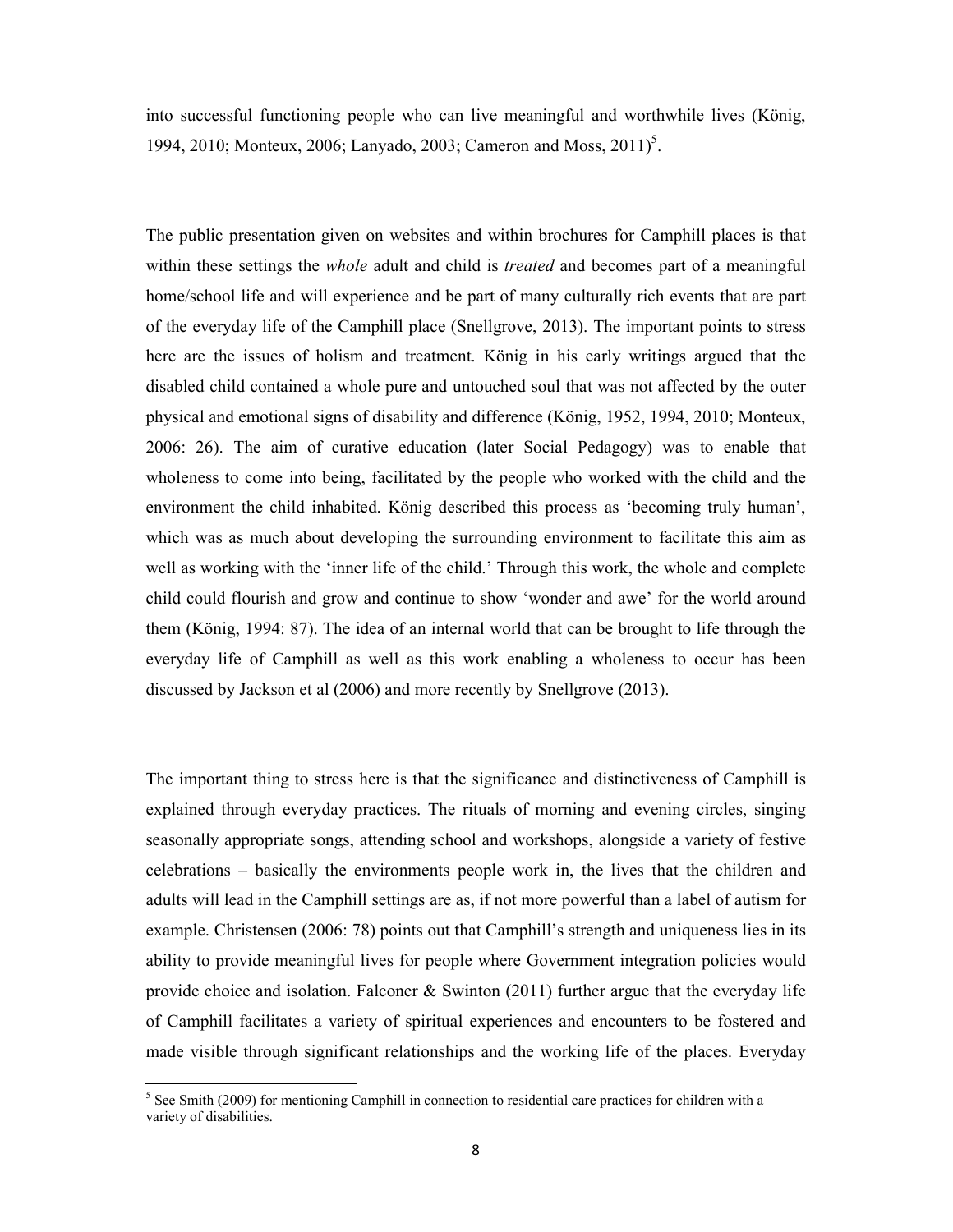life within this research is where Camphill is both created and sustained. The creation and maintenance of Camphill is an on-going process that is never static but one of repetitive practice and active participation for all concerned. As a result, the research presented here argues that Camphill and Camphill identity can be most strongly evidenced through the repetitive daily structure and materially saturated environments of the Camphill places where a particular kind of social self is worked into being. Camphill identity as a result is very practical and focussed on what can be tangibly seen and evidenced, where even discussions of a more spiritual ephemeral nature (Swinton  $\&$  Falconer, 2011) are grounded through personal relationships and the rhythms of daily life (Christensen, 2006; Snellgrove, 2013).

### Conclusion & Future Recommendations

This review has explored the variety of research engaged with exploring Camphill in the past and present and raised a variety of points and issues that could be taken up in future research. It has shown that a focus on biographical and historical accounts have dominated the work done on Camphill. Much of this can be seen as a desire to reconnect with the past and to try and understand Camphills early beginnings. Since the founders have died and many Camphill places are facing change and upheaval, reading the diaries and biographies of past Camphillers can provide a sense of security and a clear compass in difficult times. It is also comforting for the past can be read and understood in the present in ways that suit the purpose of those doing the telling (Young, 1993). That said, much of this historical and biographical work is largely descriptive and a more critically sustained approach to the evaluation of these documents is required. Costa (2011) and Brennan-Krohn's (2009) work is a beginning and could be further elaborated and explored.

Equally the discussion on community tends to focus on more macro level patterns of community formation, organisation, disintegration and rebuilding. Whilst interesting theoretically, it is clear that community is primarily useful within Camphill settings as an example of everyday practice. This also explains why the everyday becomes a site for continued research, as it can be observed and explained, where other more conceptually problematic terms become entangled in explanatory difficulties about whose definition counts most. The everyday and its connections to practice runs through much of the later studies on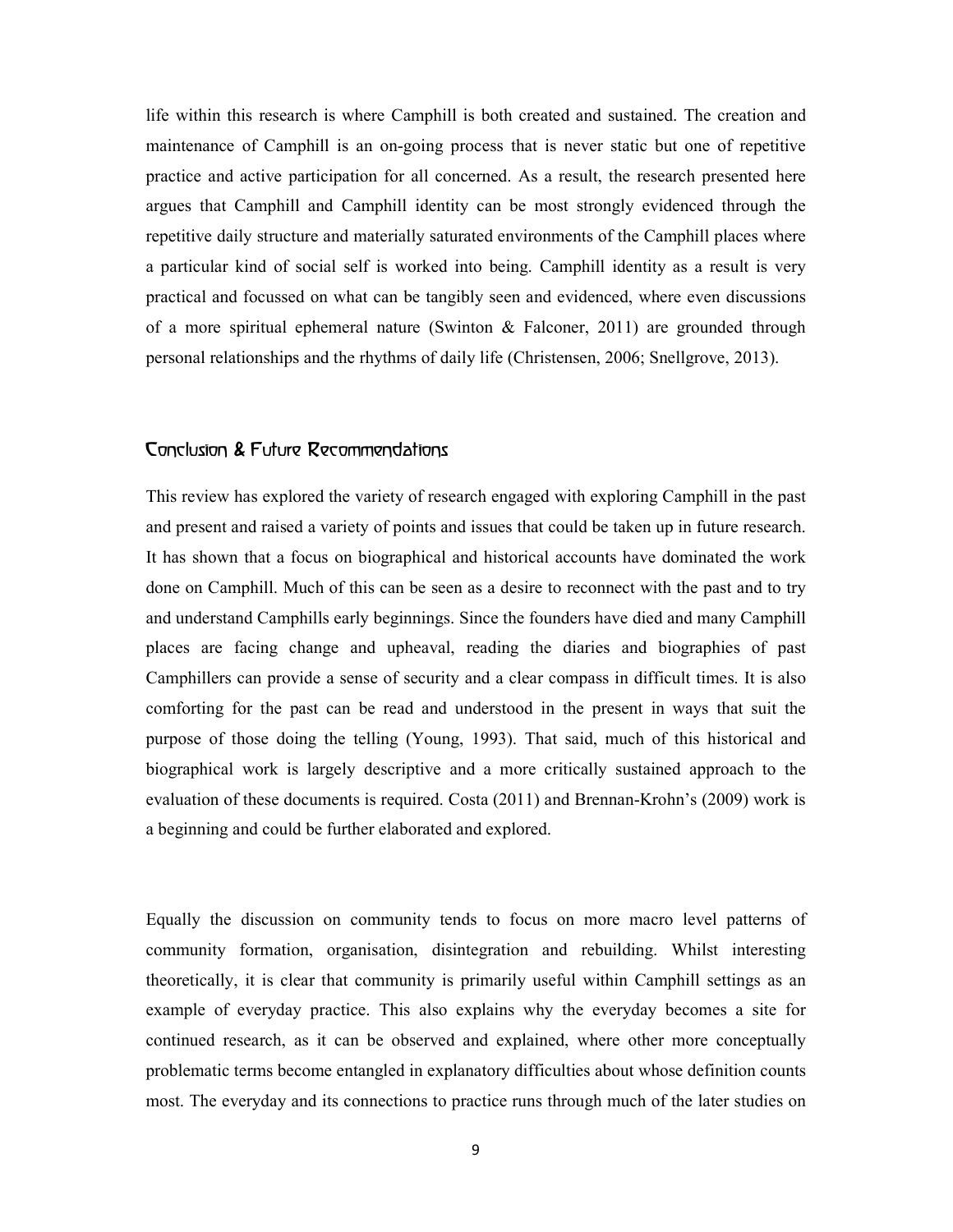Camphill, whether this is connected with developing study groups to further a knowledge of anthroposophy (Luxford & Luxford, 2003), or in the passing of the day within a Camphill place filled with rituals and activities: practice continues to be the area where much about a Camphill identity is explained and justified. Snellgrove (2013) argues that repetitive practice is a key area where the social self of the adult/child/co-worker comes into being, done through the structured everyday life of the Camphill places. Swinton  $\&$  Falconer (2011) state that the everyday is where the spiritual lives of adults take shape and come to have meaning for them through the work they do and their relationships to people around them. McKanan (2011) and Christensen (2006) also highlight the importance of the everyday as places where collective intentions and ideals about anthroposophy are put into practice. It is therefore clear that the everyday is of crucial importance to understanding Camphill both in the past, but also in the present. Through focussing on different elements of Camphill life, these authors all situate their arguments around the importance of Camphills structured everyday life and its centrality to Camphills identity. Crucially this research highlights that defining the ways that Camphill should be lived and managed is subject to change over time and place and relies heavily on whom one is speaking to, the Camphill place the research was conducted at and the particular socio-legal contexts it must operate in.

As a result certain gaps in research output become clear. The dominance of the staff and coworkers perspective is present in all of the research. Camphill principles and practices, whether historical, organisational or based on everyday observations, favour the literate views of (often) long-term staff, Swinton & Falconer (2011) and to a lesser degree Snellgrove (2013) the exception. As a result, more research that addresses the needs and viewpoints of a variety of residents whether children or adults is required.<sup>6</sup> At present this silencing of the voices of residents is problematic, particularly when much of the avowed claims made by Camphill is to provide a voice and meaningful life to just such socially marginalised groups of people. There are of course problems associated with undertaking this kind of research, not least of which is the challenge of doing research with non-verbal participants, something that Cushing (2008) has explored.

<sup>&</sup>lt;sup>6</sup> See Lyons 2013 Newton Project that is incorporating resident's views. Also Catherine Reilly is currently undertaking a PhD at Queen's University, Belfast on the lived experience of learning disabled teenagers in a life sharing therapeutic community (Glencraig).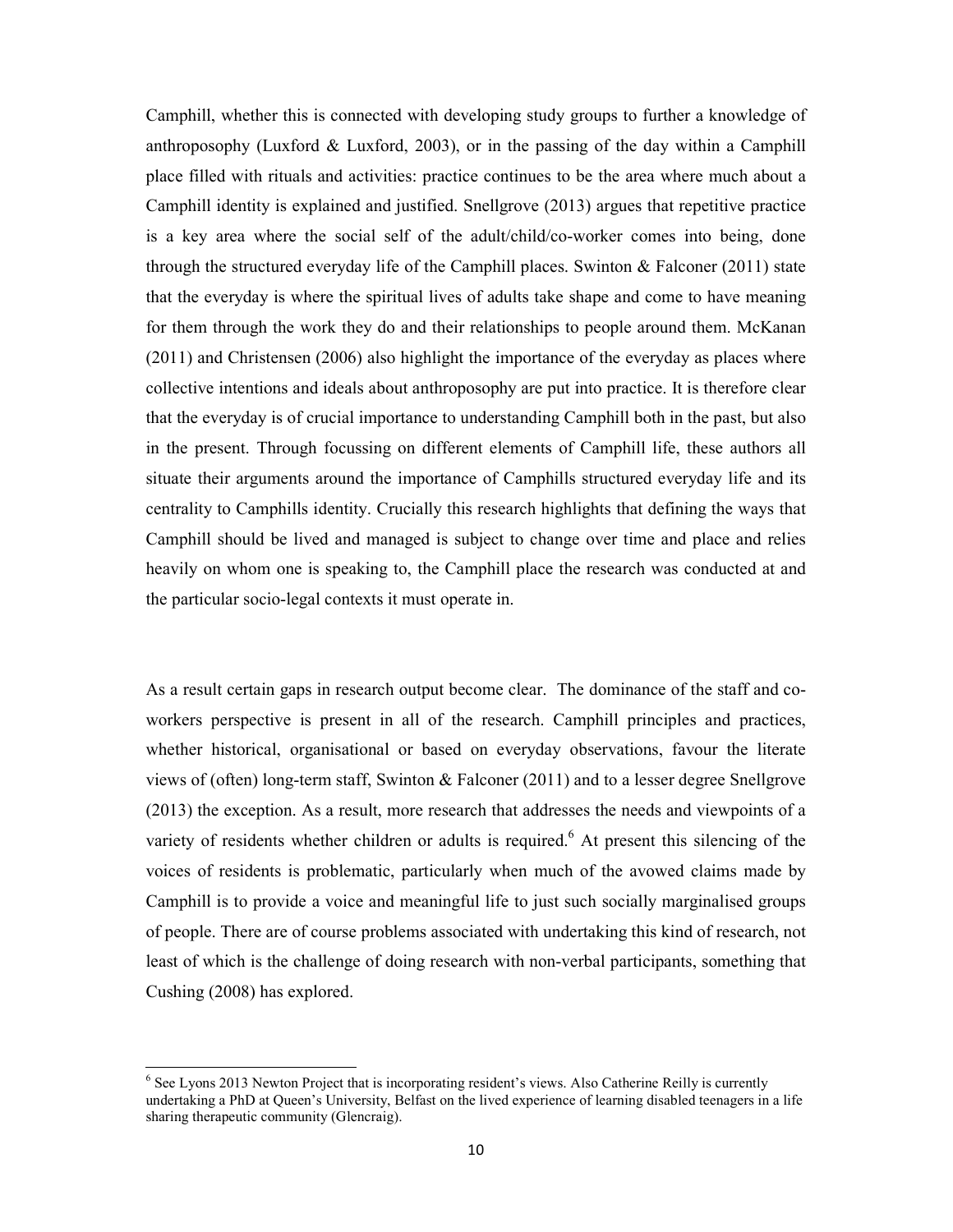Alongside this, there is also a gap on research that deals with the managerial aspects of leadership and the distributed leadership of which Camphill has historically (and to greater and lesser degrees) continued with today. Plant (2013) and Bruder (2012) have suggested ways that Camphill should try and become more responsive to change, however more research is needed to explore how effective current policies and practices are in this area. This is particularly important when Camphill leadership is confronted with external sociolegal challenges which it is not suitably trained in or aware of the long-term implications (see Botton Village). This is made all the more pertinent as Camphill faces an ageing population of both staff and residents and much will be lost if there is not sufficient practical steps taken to transfer the necessary knowledge and acquired skills. All in all more research on succession planning within Camphill places would be welcome, as there is much to applaud within current Camphill practice and successful transitional leadership would enable these practices to continue and flourish.

Finally, the majority of work discussed here has been done by enthusiastic and interested staff and students (undergrad and postgrad) with the odd piece produced by academics (Swinton & Falconer, 2011; Bloor et al, 1988; McKanan, 2011). Very few have been subject to peer review and journal publication. More research that is produced within robust and rigorous research criteria is required, as this would enable a wider and more critical readership to actively engage with Camphill, and would go some way to fostering a mutual exchange of ideas about the ways to theorise, write and live Camphill in the  $21<sup>st</sup>$  Century.

### References

Alleyne, B. (2002) An Idea of Community and its Discontents: Towards a More Reflexive Sense of Belonging in Multicultural Britain. *Ethnic and Racial Studies* 25(4): 607-27

Amit, V. & Rapport, N. (2002) *The Trouble with Community: Anthropological Reflections on Movement, Identity and Collectivity.* London: Pluto Press

Anderson, B. (1991) *Imagined Communities: Reflections on the Origins and Spread of Nationalism.* London: Verso

Baron, S. (2011) *Research Grading Leaflets*. Aberdeen: Camphill Scotland Research Group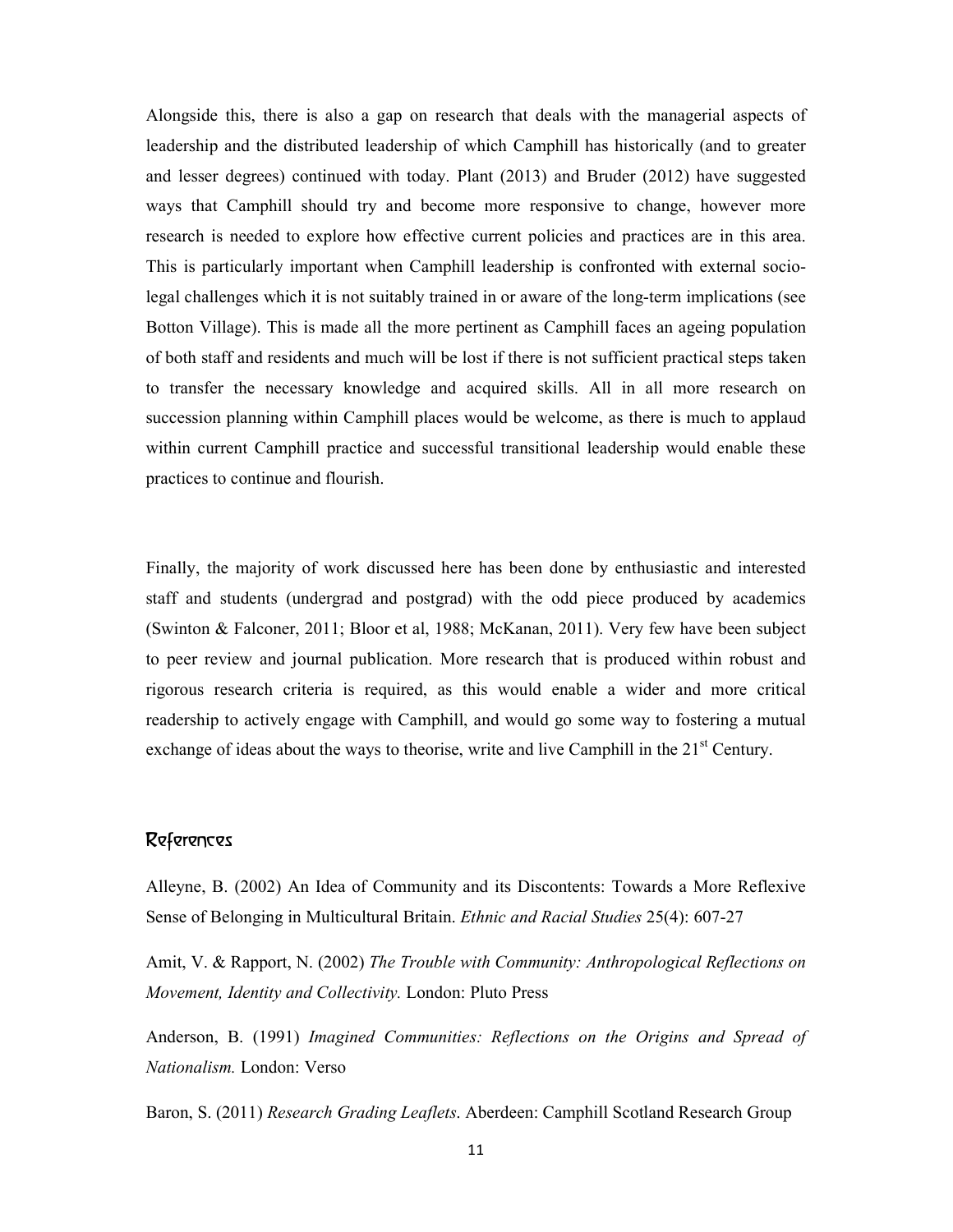Barth, F. ed. (1969) *Ethnic Groups & Boundaries.* London: George Allen & Unwin

Bloor, M., McKeganey, M. & Fonkert, D. (1988) *One Foot in Eden: A Sociological Study of the Range of Therapeutic Community Practice.* London: Routledge

Bock, F. (1990) The History and Development of Camphill. In: Pietzner, C. *A Candle on the Hill.* Edinburgh: Floris Books

Bock, F. ed. (2004) *The Builders of Camphill.* Edinburgh: Floris Books

Brennan-Krohn, Z. (2009) *In the Nearness of Our Striving: Camphill Communities Re-Imagining Disability and Society.* Undergraduate Dissertation, Brown University, USA.

Bruder, N. (2012) *Valuing Camphill.* Master's Dissertation, All Hallows College, Dublin.

Brunt, L. (2001) Into the Community. In: Atkinson, P., Delamont, S., Coffey, A., Lofland, J. & Lofland, L eds. *Handbook of Ethnography* London: Sage

Cameron, C. & Moss, P. (2011) Social Pedagogy: Current Understandings and Opportunities. In: Cameron, C. & Moss, P. eds. *Social Pedagogy and Working with Children and Young People, Where Care and Education Meet.* London and Philadelphia: Jessica Kingsley Publishers

Christensen, J. (2006) *Camphill Communities in Disparate Socio-Legal Environments: Negotiating Community Life for Adults with Developmental Disabilities in Germany and the United States.* Master's Dissertation, University of Hawaii.

Cohen, A. P. (1982) Belonging: The Experience of Culture. In: Cohen, A. P. ed. *Belonging: Identity and Social Organisation in British Rural Cultures.* Manchester: Manchester University Press

Cohen, A. P. (1985) *The Symbolic Construction of Community.* London: Tavistock

Cohen, A. P. (1986) Of Symbols and Boundaries, or, Does Ertie's Greatcoat Hold the Key? In: Cohen, A. P. ed. *Symbolising Boundaries: Identity and Diversity in British Cultures.* Manchester: Manchester University Press

Costa, M. (2011) The Power of Organisational Myth: A Case Study. In: Jackson, R. ed. *Discovering Camphill: New Perspectives, Research and Developments.* Edinburgh: Floris **Books**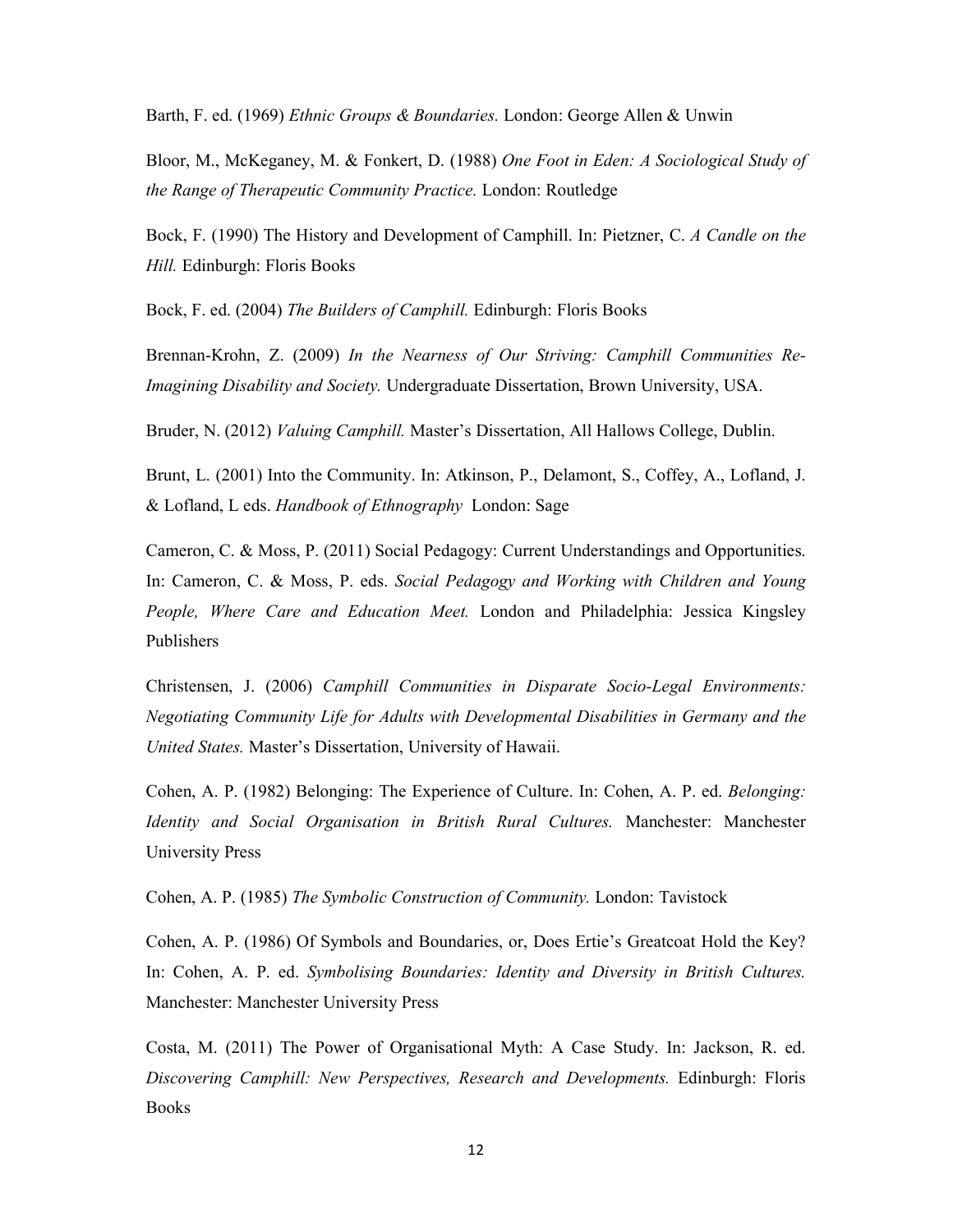Crow, G. & Allan, G. (1994) *Community Life*. London: Harvester Wheatsheaf

Crow, G. (2002) *Social Solidarities.* Open University Press: Buckingham & Philadelphia

Cushing, P. (2008) Enriching Research on Developmental Disability. *Anthropology News.* 49: 3-6

de Ris Allen, J. (1990) *Living Buildings, An Expression of Fifty Years of Camphill.* Aberdeen: Camphill Architects

Ehlen, K. (2006) Play Therapy. In: Jackson, R. ed. *Discovering Camphill: New Perspectives, Research and Developments.* Edinburgh: Floris Books

Henderson, P. (2006) A Community of Learning. In: Jackson, R. ed. *Discovering Camphill: New Perspectives, Research and Developments.* Edinburgh: Floris Books

Hetherington, K. (1998) *Expressions of Identity - Space, Performance Politics*. London: Sage

Jackson, R. ed. (2006) *Holistic Special Education: Camphill Principles and Practice.* Edinburgh: Floris Books

Jackson, R. ed. (2011) *Discovering Camphill: New Perspectives, Research and Developments.* Edinburgh: Floris Books

Kennard, D. (1998) *An Introduction to Therapeutic Communities* London: Jessica Kingsley Publishers

König, K. (1952) *Superintendent's Report.* Aberdeen: Camphill Rudolf Steiner Schools

König, K. (1994) *Eternal Childhood.* Botton Village: TWT Publications Ltd.

König, K. (2008) *The Child with Special Needs.* Edinburgh: Floris Books

König, K. (2010) *Becoming Human: A Social Task.* Edinburgh: Floris Books

König, K. (2011) *At the Threshold of the Modern Age: Biographies Around the Year 1861.* Edinburgh: Floris Books

Lanyado, M. (2003) The Roots of Mental Health: Emotional Development and the Caring Environment. In: Ward, A., Kasinski, K., Pooley, J. & Worthington, A. eds. *Therapeutic*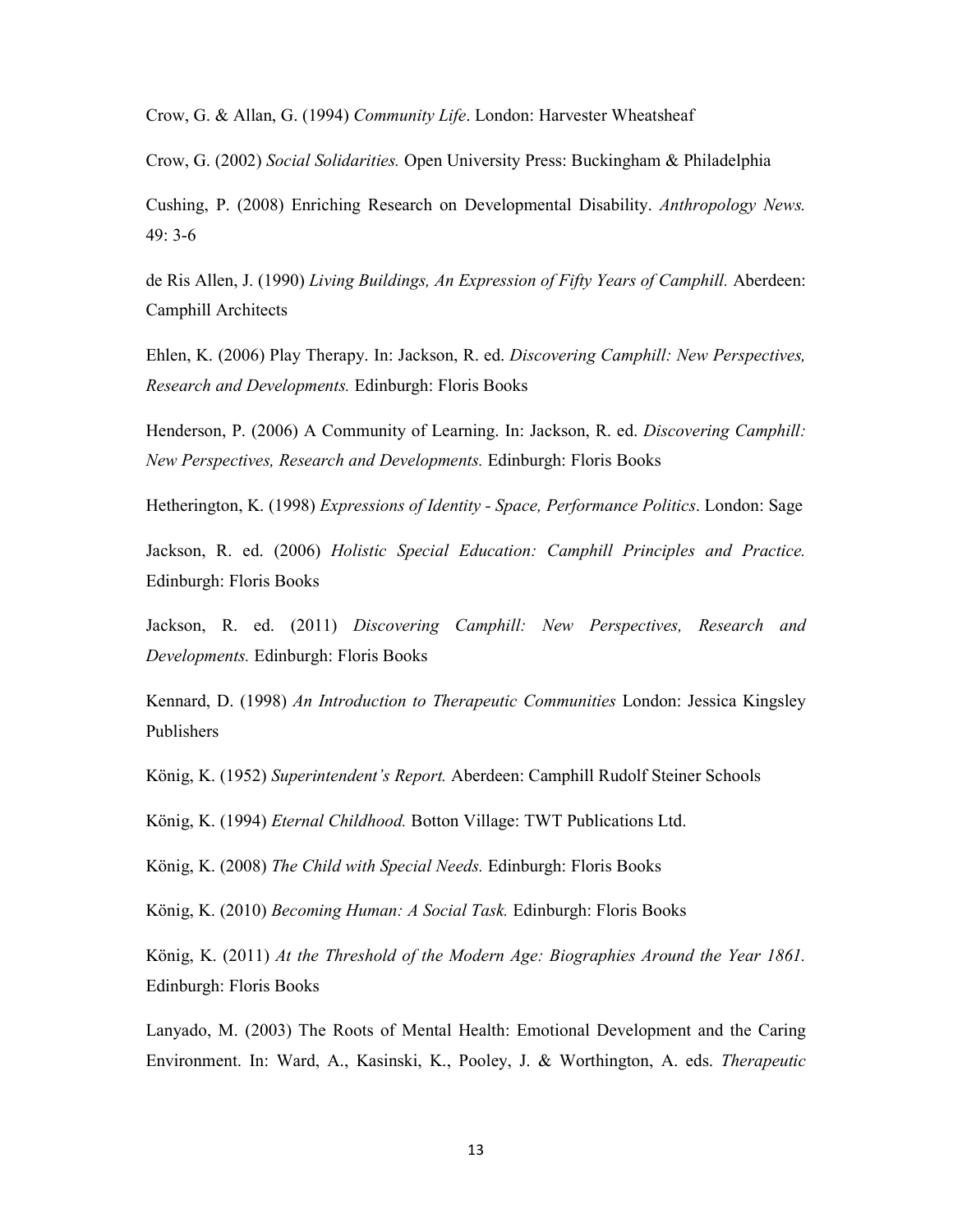*Communities for Children and Young People.* London & Philadelphia: Jessica Kingsley Publishers

Luxford, M & J. (2003) *A Sense for Community.* The Camphill Foundation in the UK and Ireland and Communities of the Camphill Movement

Lyon, M. (2013) Currently engaged in Research at Newton Camphill Community.

Mason, A. (2000) *Community, Solidarity and Belonging.* Cambridge: Cambridge University Press

McKanan, D. (2011) On Middle Ground: Camphill Practices that Touch the World. In: Jackson, R. ed. *Discovering Camphill: New Perspectives, Research and Developments.* Edinburgh: Floris Books

Monteux, A. (2006) History and Philosophy In: Jackson, R. ed. *Holistic Special Education: Principles and Practice.* Edinburgh: Floris Books

Moraine, P., Hansen, B. & Harrison, T. (2006) Education. In: Jackson, R. ed. *Discovering Camphill: New Perspectives, Research and Developments.* Edinburgh: Floris Books

Müller-Wiedemann, H. (1990) *Karl König A Central-European Biography of the 20th Century.* Botton: Camphill Books, TWT Publications Ltd.

Neal, S. & Walters, S. (2008) Rural Be/longing and Rural Social Organisations. *Sociology* 42(2): 279-297

Plant, A. (2006) *Experiences of Community.* Internal Publication to the Camphill Communities of Scotland

Plant, A. (2011) The Challenges Facing Camphill: An Internal Perspective. In: Jackson, R. ed. *Discovering Camphill: New Perspectives, Research and Developments.* Edinburgh: Floris Books

Plant, A. (2013) *Patterns in Community: Insights into the Development of Intentional Communities.* Draft copy of forthcoming book published by Edinburgh: Floris Books.

Seden, J. (2003) Managers and their Organisations. In: Henderson, J. & Atkinson, D. eds. *Managing Care in Context.* London: Routledge